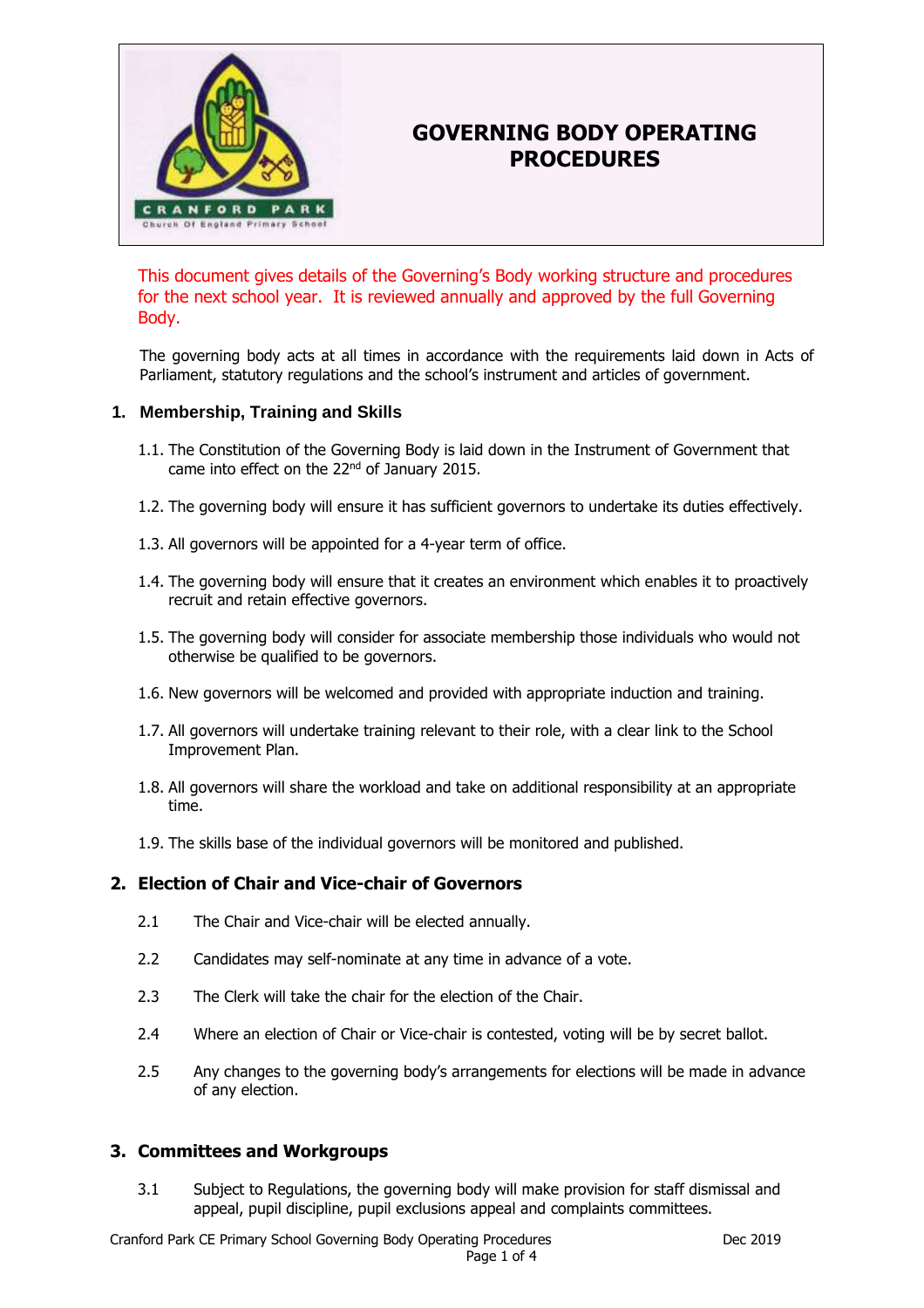- 3.2 The following committees have also been set up with delegated powers: Pay Committee Headteacher Performance Review
- 3.3 The Governing Body is responsible for the appointment of committee members. This is normally done annually at the first meeting of the Autumn term, although additional members can be appointed at any time. The Clerk to the Governing Body will maintain and publish a list of members of each committee.
- 3.4 Committees will elect their chair annually, and this will not be a full-time member of staff or an associate member of the governing body.

# **4. Appointment of Clerk**

- 4.1 The Clerk to the governing body will have a contract of employment that includes specific provision in relation to their work as Clerk. This will show hours, rate of pay, method of payment, overtime pay and period of notice and accountability.
- 4.2 The governing body will arrange for the Clerk to discuss their role and performance over the previous year with the Chair on an annual basis.
- 4.3 The governing body will support the Clerk in their continuing professional development, for example, the Clerk's development programme, support meetings, and whole governing body training.
- 4.4 The governing body agrees to make use of the LA Clerking Service until otherwise decided.

#### **5. Meetings**

- 5.1 The programme of meeting agendas will have a focus on the governors' responsibilities in monitoring progress and evaluating outcomes of the School Improvement Plan, within the full range of governing body responsibilities. A calendar of dates for Governing Body meetings is agreed annually for the coming year.
- 5.2 Agenda Setting
	- 5.2.1 The Headteacher, Chair of the governing body and Clerk will meet or exchange emails 10 to 14 days before each full governing body meeting to determine the agenda for that meeting, having due regard to the agreed annual programme of actions. The Clerk to the governors will ensure that all statutory requirements are included in the agenda, before it is issued, and advise on any items, as required.
	- 5.2.3 For the full governing body meetings, there will be no item for 'Any Other Business' or tabled papers, except when agreed by the Chair in exceptional circumstances. Committee meetings will include an item for urgent business that has not appeared on the agenda.
- 5.3 Distribution of papers
	- 5.3.1 Governors will receive relevant information one week in advance of meetings to enable sound discussion and decisions to be made.
	- 5.3.2 For full governing body meetings and for committee meetings, papers will be distributed electronically. Hardcopy will be issued by post only when there is no electronic version available.
	- 5.3.3 Electronic copies of the agendas, minutes and other papers of governing body and committee meetings will we sent to Hampshire Governor Services and the Diocese for information.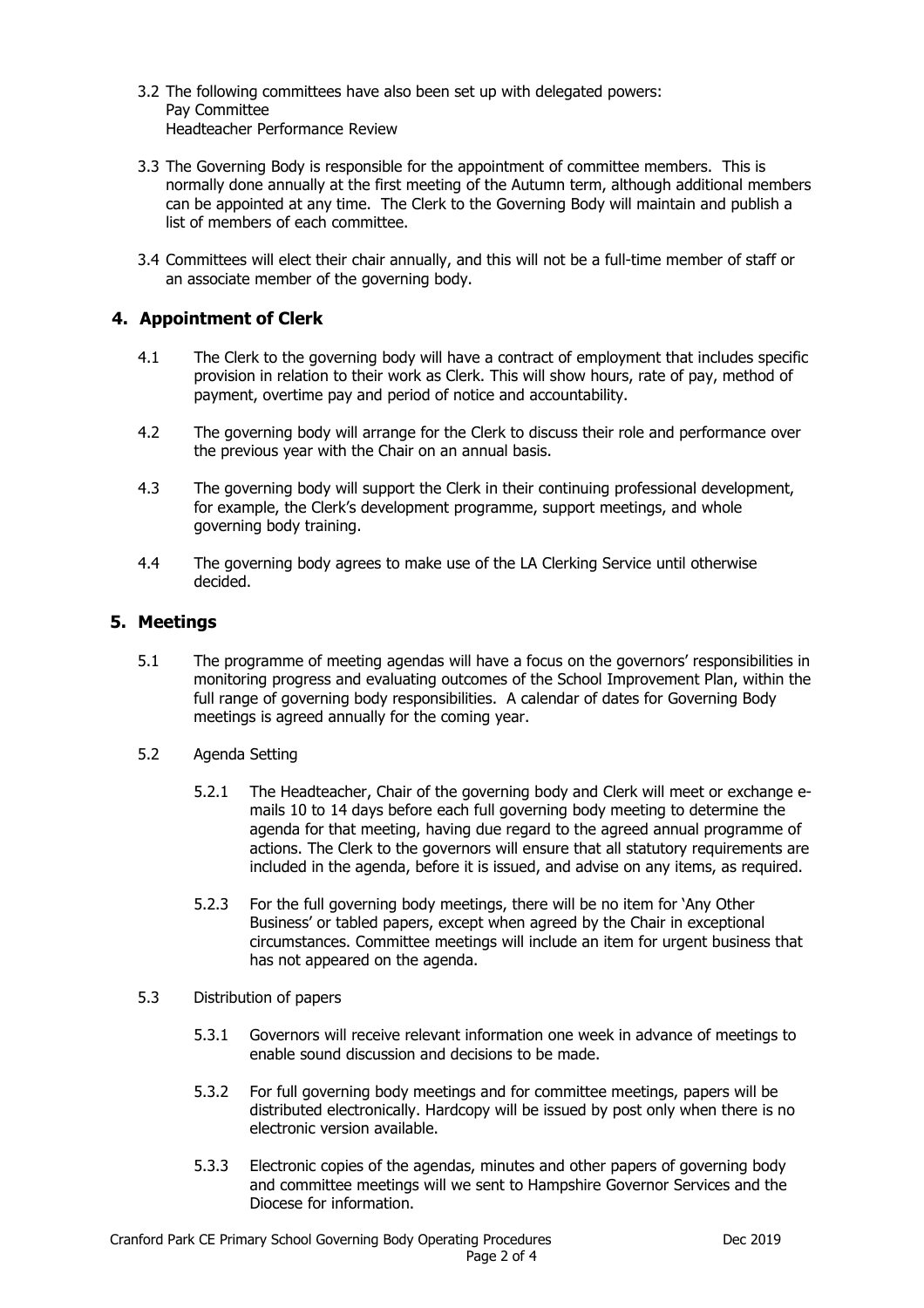- 5.4 Conduct and Duration of Governing Body Meetings
	- 5.4.1 Governors unable to attend GB or committee meetings should notify either the Clerk (for GB meetings), or the chair (for all meetings), by e-mail or phone as soon as it becomes clear that they will be absent.
	- 5.4.2 Recording of acceptance of apologies implies the consent of the governing body for a governor to be absent with regard to the Disqualification Regulations for non-attendance. Consent for absence may also be granted by the governing body on request from governors who know they will be unable to attend meetings for an extended period. Where the governing body is not satisfied with the reason for non-attendance, this will be recorded explicitly in the minutes.
	- 5.4.3 The governing body will aim to complete full governing body and committee meetings within two hours and be prepared to not cover all agenda items if time runs out. All meetings will normally be held at the school and start at 6pm. Some meetings of the Curriculum committee will start at 4pm, to allow presentations by staff while respecting their work/life balance.
- 5.5 Quorum: The quorum for any governing body or committee meeting will be 50% of the constitution of the committee (excluding any vacancies), rounded up, and subject to a minimum of 3 governors.
- 5.7 Frequency of meetings
	- 5.7.1 The governing body will hold the minimum number of meetings necessary to ensure that the strategic business of the school is properly addressed.
	- 5.7.2 The full governing body will meet 11 times annually, spread evenly throughout the year.

# **6. Strategic Planning and School Improvement**

The governing body:

- 6.1 Has involvement in the planning and agenda for school improvement and contributes to the strategic development of the school.
- 6.2 Seeks a shared understanding of the key strengths and weaknesses of the school.
- 6.3 Maintains a working awareness of the strategic School Improvement Plan. The draft is initially drawn up by the Headteacher, with the help of the Leadership and Learning Partner and input from the first Inset session of each year. The Headteacher will ensure that the governing body regularly review and 'own' the plan via the termly HT Reports.
- 6.4 Maintains ownership of the online school Self-Evaluation Form (SEF). The SEF is managed by the Headteacher as part of the overall school management process.
- 6.5 Is continuously self-evaluative about its own performance.
- 6.6 Monitors and evaluates school performance, using a variety of internal and external information and direct observation, taking appropriate action on it.
- 6.7 Requires termly written information from the Headteacher on:
	- Pupil achievement
	- Performance data
	- Progress against the School Improvement Plan
	- Effectiveness of the Performance Management Policy
	- School self-evaluation
	- Fulfilment of statutory responsibilities as listed in the school Self-Evaluation Form.